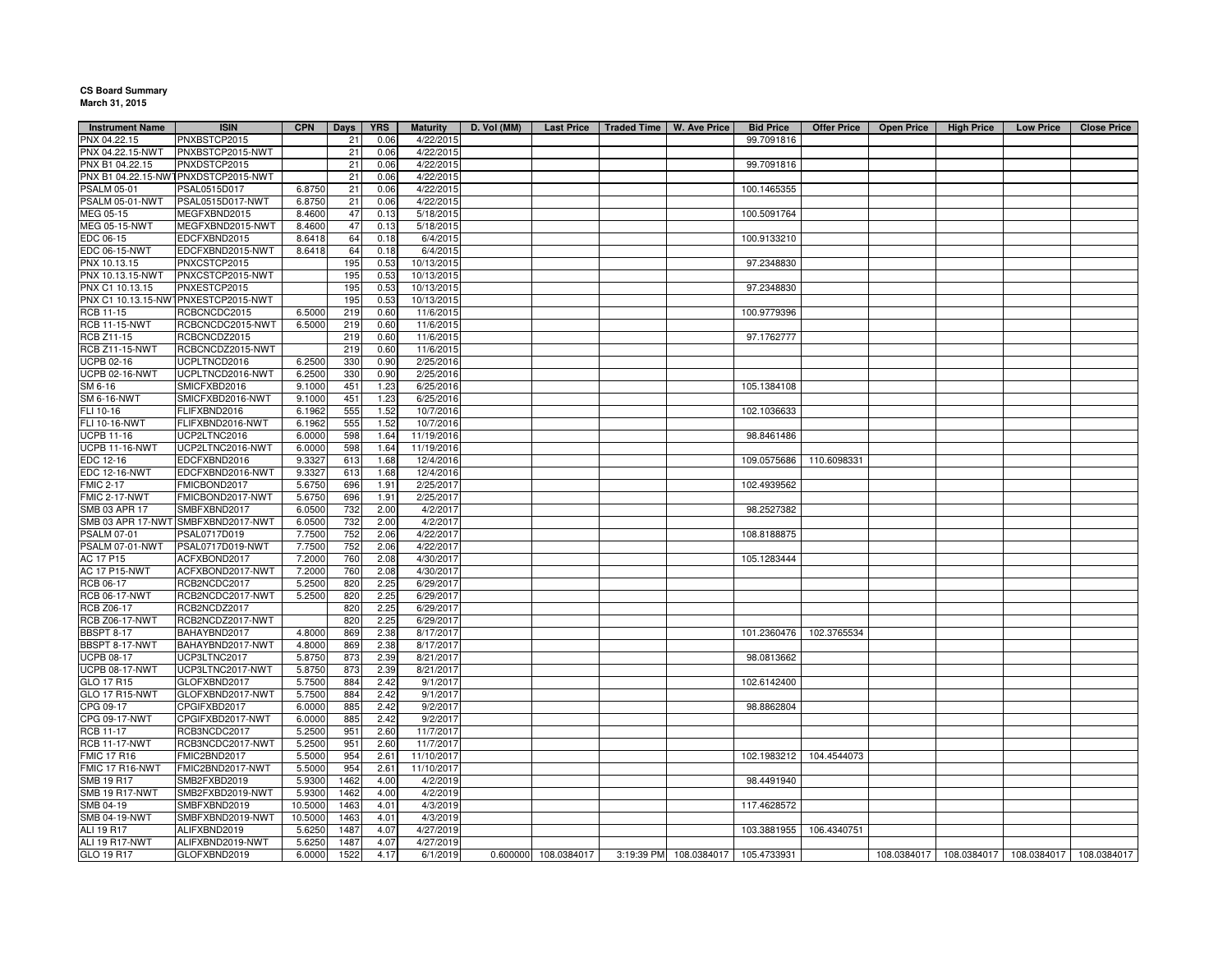| <b>Instrument Name</b>              | <b>ISIN</b>                       | <b>CPN</b>       | <b>Days</b> | <b>YRS</b>   | <b>Maturity</b> | D. Vol (MM) | <b>Last Price</b>    | Traded Time   W. Ave Price |                         | <b>Bid Price</b> | Offer Price | <b>Open Price</b>                   | <b>High Price</b> | <b>Low Price</b>        | <b>Close Price</b> |
|-------------------------------------|-----------------------------------|------------------|-------------|--------------|-----------------|-------------|----------------------|----------------------------|-------------------------|------------------|-------------|-------------------------------------|-------------------|-------------------------|--------------------|
| GLO 19 R17-NWT                      | GLOFXBND2019-NWT                  | 6.000            | 1522        | 4.17         | 6/1/2019        |             |                      |                            |                         |                  |             |                                     |                   |                         |                    |
| FLI 19 R17                          | FLIFXBND2019                      | 6.2731           | 1529        | 4.19         | 6/8/2019        |             |                      |                            |                         | 105.1664853      | 108.7199835 |                                     |                   |                         |                    |
| FLI 19 R17-NWT                      | FLIFXBND2019-NWT                  | 6.2731           | 1529        | 4.19         | 6/8/2019        |             |                      |                            |                         |                  |             |                                     |                   |                         |                    |
| SM 19 R17                           | SMICFXBD2019                      | 6.0000           | 1567        | 4.29         | 7/16/2019       | 13.560000   | 107.1971771          | 3:48:09 PM                 | 107.2505444             | 103.8108187      | 107.8083856 | 107.4004525                         | 107.4004525       | 107.1971771             | 107.1971771        |
| <b>SM 19 R17-NWT</b>                | SMICFXBD2019-NWT                  | 6.0000           | 1567        | 4.29         | 7/16/2019       |             |                      |                            |                         |                  |             |                                     |                   |                         |                    |
| <b>FMIC 19 R17</b>                  | FMICBOND2019                      | 5.750            | 1592        | 4.36         | 8/10/2019       | 50.283000   | 103.1062037          | 4:00:08 PM                 | 103.1338112             | 98.1025300       |             | 106.1420018                         | 106.1420018       | 103.1062037             | 103.1062037        |
| FMIC 19 R17-NWT                     | FMICBOND2019-NWT                  | 5.7500           | 1592        | 4.36         | 8/10/2019       |             |                      |                            |                         |                  |             |                                     |                   |                         |                    |
| JGS 08-19                           | JGSFXBND2019                      | 5.231            | 1609        | 4.41         | 8/27/2019       | 7.380000    | 105.1323960          | 3:24:53 PM                 | 103.8670869             | 102.6893361      |             | 103.9023563                         | 105.1323960       | 103.4856483             | 105.1323960        |
| JGS 08-19-NWT                       | JGSFXBND2019-NWT                  | 5.231            | 1609        | 4.41         | 8/27/2019       |             |                      |                            |                         |                  |             |                                     |                   |                         |                    |
| GTCAP 11-19                         | GTCFXBND2019                      | 4.7106           | 1681        | 4.60         | 11/7/2019       |             |                      |                            |                         | 100.2480303      |             |                                     |                   |                         |                    |
| GTCAP 11-19-NWT                     | GTCFXBND2019-NWT                  | 4.7106           | 1681        | 4.60         | 11/7/2019       |             |                      |                            |                         |                  |             |                                     |                   |                         |                    |
| <b>VLL 19 R17</b>                   | VLLFXBND2019                      | 5.6542           | 1683        | 4.61         | 11/9/2019       |             |                      |                            |                         | 99.0125059       | 100.8244333 |                                     |                   |                         |                    |
| VLL 19 R17-NWT                      | VLLFXBND2019-NWT                  | 5.6542           | 1683        | 4.61         | 11/9/2019       |             |                      |                            |                         |                  |             |                                     |                   |                         |                    |
| AC 19 R16                           | ACFXBOND2019                      | 5.4500           | 1697        | 4.65         | 11/23/2019      |             |                      |                            |                         | 102.2702354      |             |                                     |                   |                         |                    |
| AC 19 R16-NWT                       | ACFXBOND2019-NWT                  | 5.4500           | 1697        | 4.65         | 11/23/2019      |             |                      |                            |                         |                  |             |                                     |                   |                         |                    |
| GTCAP 20 R17                        | GTCFXBND2020                      | 4.837            | 1793        | 4.91         | 2/27/2020       | 6.000000    | 101.5253498          | 3:53:39 PM                 | 101.5024750             | 99.7254696       | 103.7104772 | 101.4702950                         | 101.5253498       | 101.4702950             | 101.5253498        |
| GTCAP 20 R17-NWT                    | GTCFXBND2020-NWT                  | 4.837            | 1793        | 4.91         | 2/27/2020       |             |                      |                            |                         |                  |             |                                     |                   |                         |                    |
| SMPH 03-20                          | SMPHFXBD2020                      | 5.1000           | 1796        | 4.92         | 3/1/2020        | 6.000000    | 103.1819247          | 10:59:17 AM                | 102.6761659             | 101.0860662      |             | 100.1064781                         | 103.1819247       | 100.1064781             | 103.1819247        |
| SMPH 03-20-NWT                      | SMPHFXBD2020-NWT                  | 5.100            | 1796        | 4.92         | 3/1/2020        |             |                      |                            |                         |                  |             |                                     |                   |                         |                    |
| CPG 20 R18                          | CPGIFXBD2020                      | 6.6878           | 1797        | 4.92         | 3/2/2020        |             |                      |                            |                         | 99.9969757       |             |                                     |                   |                         |                    |
| CPG 20 R18-NWT                      | CPGIFXBD2020-NWT                  | 6.6878           | 1797        | 4.92         | 3/2/2020        |             |                      |                            |                         |                  |             |                                     |                   |                         |                    |
| MBT 04-20                           | MBTLTNCD2020                      | 4.000            | 1850        | 5.07         | 4/24/2020       |             |                      |                            |                         |                  |             |                                     |                   |                         |                    |
| EDC 20 R18                          | EDCFXBND2020                      | 4.1583           | 1859        | 5.09         | 5/3/2020        |             |                      |                            |                         | 97.7909511       | 100.2622485 |                                     |                   |                         |                    |
| EDC 20 R18-NWT                      | EDCFXBND2020-NWT                  | 4.1583           | 1859        | 5.09         | 5/3/2020        |             |                      |                            |                         |                  |             |                                     |                   |                         |                    |
| PNB 06-20                           | PNBLTNCD2020                      | 4.1250           | 1899        | 5.20         | 6/12/2020       |             |                      |                            |                         |                  |             |                                     |                   |                         |                    |
| RCB 06-20                           | RCBLTNCD2020                      | 4.1250           | 1906        | 5.22         | 6/19/2020       |             |                      |                            |                         |                  |             |                                     |                   |                         |                    |
| GLO 20 R18                          | GLOFXBND2020                      | 4.8875           | 1934        | 5.30         | 7/17/2020       |             |                      |                            |                         | 101.8154744      |             |                                     |                   |                         |                    |
| GLO 20 R18-NWT                      | GLOFXBND2020-NWT                  | 4.8875           | 1934        | 5.30         | 7/17/2020       |             |                      |                            |                         |                  |             |                                     |                   |                         |                    |
| ALI 20 R19                          | ALIFXBND2020                      | 4.6250           | 2019        | 5.53         | 10/10/2020      |             |                      |                            |                         | 97.7364323       |             |                                     |                   |                         |                    |
| ALI 20 R19-NWT                      | ALIFXBND2020-NWT                  | 4.6250           | 2019        |              | 10/10/2020      |             |                      |                            |                         |                  |             |                                     |                   |                         |                    |
| FLI 20 R19                          | FLIFXBND2020                      |                  | 2048        | 5.53<br>5.61 | 11/8/2020       | 1.000000    | 101.7536907          | 9:57:41 AM                 | 101.7536907             | 99.5416788       |             | 101.7536907                         | 101.7536907       | 101.7536907             | 101.7536907        |
| <b>FLI 20 R19-NWT</b>               | FLIFXBND2020-NWT                  | 4.8562<br>4.8562 | 2048        | 5.61         | 11/8/2020       |             |                      |                            |                         |                  |             |                                     |                   |                         |                    |
| AEV 20 R19                          | AEVFXBND2020                      | 4.412            | 2061        | 5.64         | 11/21/2020      | 1.450000    | 99.8128544           | 3:28:16 PM                 | 99.8123884              | 93.5955151       |             | 99.8128544                          | 99.8128544        | 99.8128544              | 99.8128544         |
| <b>AEV 20 R19-NWT</b>               | AEVFXBND2020-NWT                  | 4.4125           | 2061        | 5.64         | 11/21/2020      |             |                      |                            |                         |                  |             |                                     |                   |                         |                    |
| MER 20 P19                          | MERFXBND2020                      | 4.3750           | 2082        | 5.70         | 12/12/2020      |             |                      |                            |                         | 98.7531309       | 99.8736291  |                                     |                   |                         |                    |
|                                     | MERFXBND2020-NWT                  | 4.3750           |             | 5.70         | 12/12/2020      |             |                      |                            |                         |                  |             |                                     |                   |                         |                    |
| <b>MER 20 P19-NWT</b><br>TEL 21 R19 |                                   | 5.2250           | 2082        |              |                 |             |                      |                            |                         |                  | 99.9990103  |                                     |                   |                         |                    |
|                                     | TELFXBND2021                      |                  | 2138        | 5.85         | 2/6/2021        |             |                      |                            |                         | 101.6417813      |             |                                     |                   |                         |                    |
| TEL 21 R19-NWT                      | TELFXBND2021-NWT                  | 5.2250           | 2138        | 5.85         | 2/6/2021        |             |                      |                            |                         |                  |             |                                     |                   |                         |                    |
| ABS 21 R19                          | ABSFXBND2021                      | 5.3350           | 2142        | 5.86         | 2/10/2021       |             |                      |                            |                         | 100.5499262      |             |                                     |                   |                         |                    |
| ABS 21 R19-NWT                      | ABSFXBND2021-NWT                  | 5.3350           | 2142        | 5.86         | 2/10/2021       |             |                      |                            |                         |                  |             |                                     |                   |                         |                    |
| <b>ROCK 21 R19</b>                  | ROCKFXBD2021                      | 5.093            | 2147        | 5.88         | 2/15/2021       |             |                      |                            |                         | 98.9601825       | 103.5683387 |                                     |                   |                         |                    |
| ROCK 21 R19-NWT                     | ROCKFXBD2021-NWT                  | 5.0932           | 2147        | 5.88         | 2/15/2021       |             |                      |                            |                         |                  |             |                                     |                   |                         |                    |
| JGS 21 R19                          | JGSFXBND2021                      | 5.2442           | 2159        | 5.91         | 2/27/2021       |             |                      |                            |                         | 99.7149607       |             |                                     |                   |                         |                    |
| JGS 21 R19-NWT                      | <b>JGSFXBND2021-NWT</b>           | 5.2442           | 2159        | 5.91         | 2/27/2021       |             |                      |                            |                         |                  |             |                                     |                   |                         |                    |
| <b>MNTC 21 R19</b>                  | MNTCFXBD2021                      | 5.0700           | 2191        | 6.00         | 3/31/2021       |             | 5.080000 103.5072866 |                            | 10:50:56 AM 103.5147620 | 98.8248711       |             | 103.5147620 103.5147620 103.5147620 |                   | 103.5072866             | 103.5072866        |
| MNTC 21 R19-NWT                     | MNTCFXBD2021-NWT                  | 5.0700           | 2191        | 6.00         | 3/31/2021       |             |                      |                            |                         |                  |             |                                     |                   |                         |                    |
| SMB 21 R19                          | SMBFXBND2021                      | 5.5000           | 2193        | 6.00         | 4/2/2021        |             |                      |                            |                         | 101.5297984      |             |                                     |                   |                         |                    |
| <b>SMB 21 R19-NWT</b>               | SMBFXBND2021-NWT                  | 5.500            | 2193        | 6.00         | 4/2/2021        |             |                      |                            |                         |                  |             |                                     |                   |                         |                    |
| <b>VLL 21 R19</b>                   | VLLFXBND2021                      | 5.943            | 2230        | 6.11         | 5/9/2021        |             |                      |                            |                         | 98.4523955       |             |                                     |                   |                         |                    |
| VLL 21 R19-NWT                      | VLLFXBND2021-NWT                  | 5.9437           | 2230        | 6.11         | 5/9/2021        |             |                      |                            |                         |                  |             |                                     |                   |                         |                    |
| AC 05-21                            | ACFXBOND2021                      | 6.800            | 2233        | 6.11         | 5/12/2021       | 6.000000    | 112.8018050          | 11:13:59 AM                | 112.4248503             | 109.9829346      |             | 110.5400769                         |                   | 112.8018050 110.5400769 | 112.8018050        |
| AC 05-21-NWT                        | ACFXBOND2021-NWT                  | 6.8000           | 2233        | 6.11         | 5/12/2021       |             |                      |                            |                         |                  |             |                                     |                   |                         |                    |
| SM 21 R19                           | SMICFXBD2021                      | 5.2958           | 2240        | 6.13         | 5/19/2021       |             |                      |                            |                         | 96.1751988       |             |                                     |                   |                         |                    |
| <b>SM 21 R19-NWT</b>                | SMICFXBD2021-NWT                  | 5.2958           | 2240        | 6.13         | 5/19/2021       |             |                      |                            |                         |                  |             |                                     |                   |                         |                    |
| CHI 21 R19                          | CHIFXBND2021                      | 5.3200           | 2258        | 6.18         | 6/6/2021        |             |                      |                            |                         | 95.2826188       |             |                                     |                   |                         |                    |
| CHI 21 R19-NWT                      | CHIFXBND2021-NWT                  | 5.3200           | 2258        | 6.18         | 6/6/2021        |             |                      |                            |                         |                  |             |                                     |                   |                         |                    |
| GTCAP 21 R19                        | GTCFXBND2021                      | 5.1965           | 2320        | 6.35         | 8/7/2021        |             |                      |                            |                         | 97.7230340       |             |                                     |                   |                         |                    |
|                                     | GTCAP 21 R19-NWT GTCFXBND2021-NWT | 5.1965           | 2320        | 6.35         | 8/7/2021        |             |                      |                            |                         |                  |             |                                     |                   |                         |                    |
| <b>SMPH 21 R19</b>                  | SMPHFXBD2021                      | 5.2006           | 2345        | 6.42         | 9/1/2021        |             |                      |                            |                         | 96.4142602       |             |                                     |                   |                         |                    |
| SMPH 21 R19-NWT                     | SMPHFXBD2021-NWT                  | 5.2006           | 2345        | 6.42         | 9/1/2021        |             |                      |                            |                         |                  |             |                                     |                   |                         |                    |
| CPG 21 R20                          | CPGIFXBD2021                      | 6.9758           | 2346        | 6.42         | 9/2/2021        |             |                      |                            |                         | 99.3607707       |             |                                     |                   |                         |                    |
| CPG 21 R20-NWT                      | CPGIFXBD2021-NWT                  | 6.9758           | 2346        | 6.42         | 9/2/2021        |             |                      |                            |                         |                  |             |                                     |                   |                         |                    |